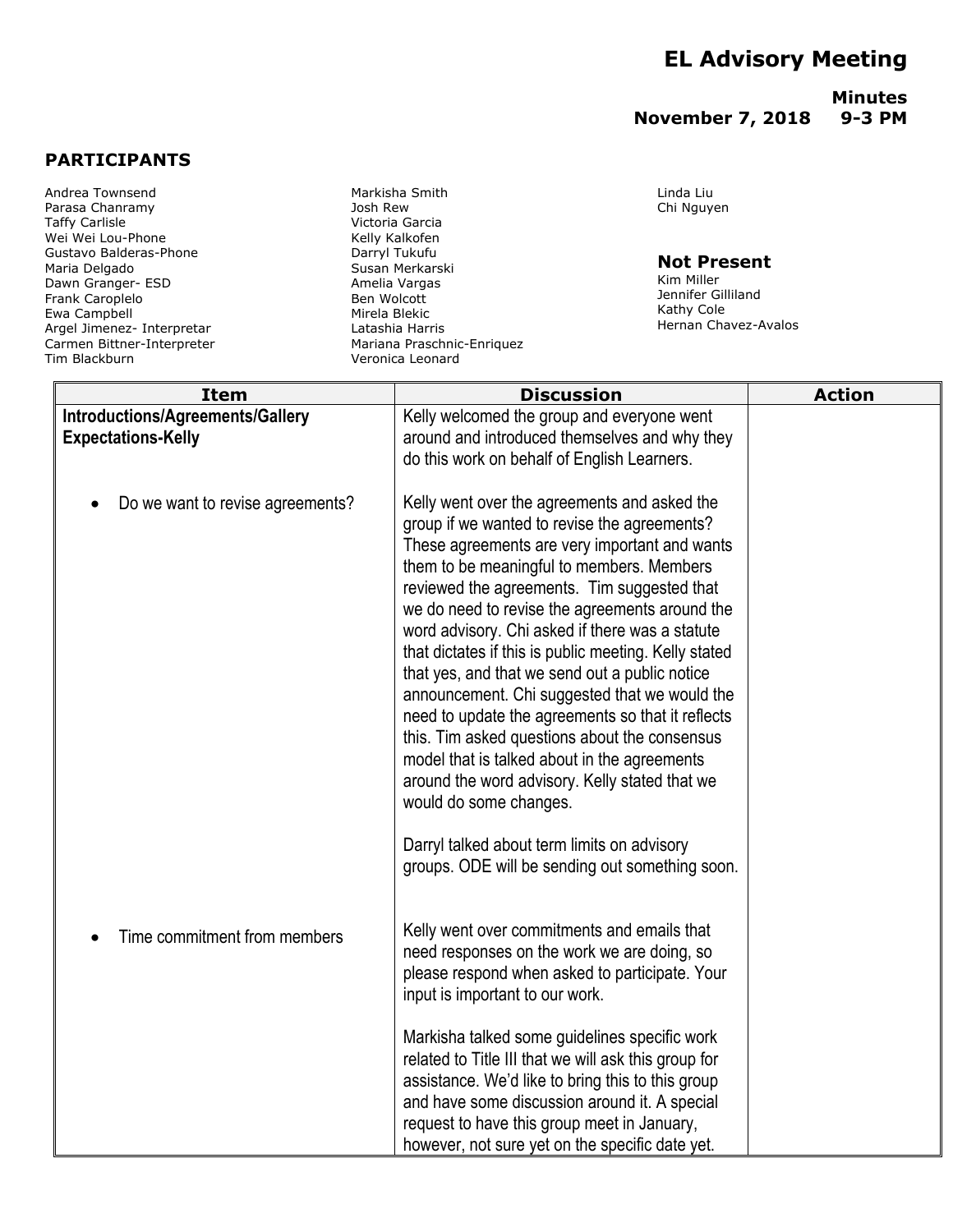| <b>Item</b>                                                                       | <b>Discussion</b>                                                                                                                                                                                                                                                                                                                                                                                    | <b>Action</b>                                                              |
|-----------------------------------------------------------------------------------|------------------------------------------------------------------------------------------------------------------------------------------------------------------------------------------------------------------------------------------------------------------------------------------------------------------------------------------------------------------------------------------------------|----------------------------------------------------------------------------|
|                                                                                   | This will happen sometime in January. Please                                                                                                                                                                                                                                                                                                                                                         |                                                                            |
| Welcome/Introductions of new staff-Dr.                                            | keep this in mind.                                                                                                                                                                                                                                                                                                                                                                                   |                                                                            |
| Tukufu, Dr. Smith                                                                 | Welcomed the group and introduced Mirela<br>Blekic to the group. Explained what she'll be                                                                                                                                                                                                                                                                                                            |                                                                            |
| Roles and district support<br>$\bullet$                                           | doing.                                                                                                                                                                                                                                                                                                                                                                                               |                                                                            |
| <b>External Evaluation Report for ESD TOSA</b><br><b>Support-Kelly and Cheryl</b> | Kelly gave a brief background on the TOSA's and<br>their work. The six ES specialist ESD's that are<br>housed at the five ESD's throughout the State                                                                                                                                                                                                                                                 | PowerPoint was email to<br>members, ODE and ESD<br>folks for their review. |
|                                                                                   | are funded through HB3499. Their main focus is<br>to work with districts with less than 20 English<br>Learners Emergent Bilinguals in the district. This<br>is certainly not all they do, however, this is their<br>main charge. Cheryl is the external evaluator for<br>this project.                                                                                                               |                                                                            |
|                                                                                   | The Data that will be presented started in<br>January and ended in April of 2018. The<br>projected started last September, but the external<br>evaluation started in January. This is why in the<br>presentation you will notice that it is a smaller<br>chunk of time. This evaluation is continuing on<br>so, next year we will be able to see a year and a<br>half.                               |                                                                            |
|                                                                                   | Kelly and Cheryl presented on the External<br>Evaluation Report. Kelly went over each slide of<br>the presentation. For further detail, see<br>PowerPoint. The last PowerPoint they went over<br>the results of the survey. The survey was sent to<br>all the districts that had the opportunity to work<br>with a specialist whether they denied services or<br>not. The survey was also anonymous. |                                                                            |
|                                                                                   | For the question that we sent the response back<br>from the school was What things would you like<br>to work on for the next year is the one thing that<br>was shared back with the school.                                                                                                                                                                                                          |                                                                            |
|                                                                                   | Most schools that had multiple visits (12) only<br>one didn't want services next year. 7 said yes.                                                                                                                                                                                                                                                                                                   |                                                                            |
|                                                                                   | It was brought up on the importance of building<br>trust with the Districts and a lot of time it involves<br>finding a coalition of the willing to help make the<br>biggest impact within a school. The difference in<br>school structure was also brought up and how<br>sometimes the Administrator can be the Principal<br>and the EL Teacher.                                                     |                                                                            |
|                                                                                   | Kelly offered the end of year report to be sent<br>out to everyone there.                                                                                                                                                                                                                                                                                                                            |                                                                            |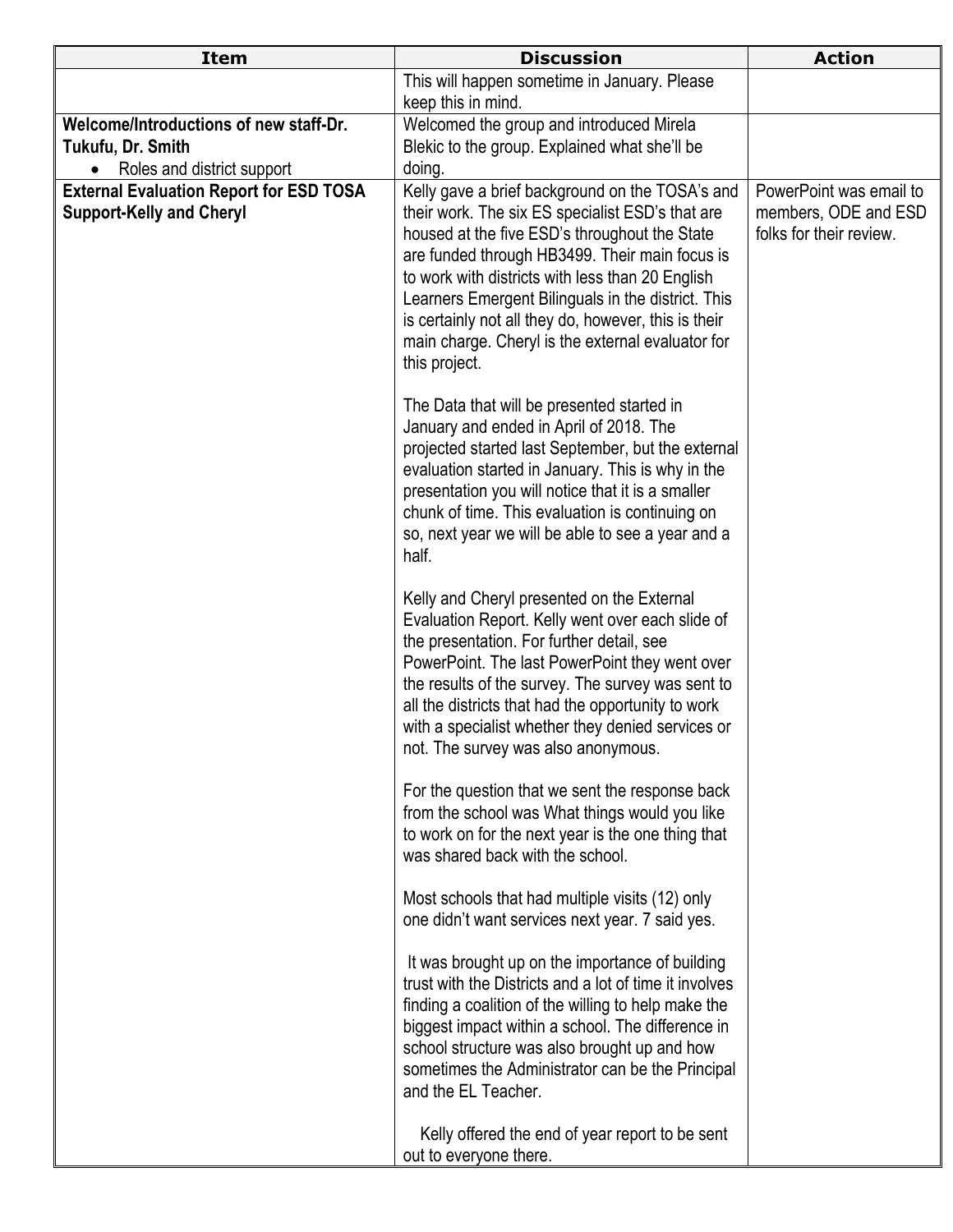| <b>Item</b>                                                             | <b>Discussion</b>                                                                                                                                                                                                                                                                                                                                                                                                                                                                                                                                                                                                                                                                                                                                                                                                                                                                                                                                                                                                                                                                                                                                                                                                                                                                                                                                                                                                                                                                                                                                                                                 | <b>Action</b>                                                                           |
|-------------------------------------------------------------------------|---------------------------------------------------------------------------------------------------------------------------------------------------------------------------------------------------------------------------------------------------------------------------------------------------------------------------------------------------------------------------------------------------------------------------------------------------------------------------------------------------------------------------------------------------------------------------------------------------------------------------------------------------------------------------------------------------------------------------------------------------------------------------------------------------------------------------------------------------------------------------------------------------------------------------------------------------------------------------------------------------------------------------------------------------------------------------------------------------------------------------------------------------------------------------------------------------------------------------------------------------------------------------------------------------------------------------------------------------------------------------------------------------------------------------------------------------------------------------------------------------------------------------------------------------------------------------------------------------|-----------------------------------------------------------------------------------------|
|                                                                         | The EL Specialist can choose up to 4 types of TA<br>they might have provided for each visit.                                                                                                                                                                                                                                                                                                                                                                                                                                                                                                                                                                                                                                                                                                                                                                                                                                                                                                                                                                                                                                                                                                                                                                                                                                                                                                                                                                                                                                                                                                      |                                                                                         |
|                                                                         | One survey said learning English was important<br>regardless of it being a requirement.                                                                                                                                                                                                                                                                                                                                                                                                                                                                                                                                                                                                                                                                                                                                                                                                                                                                                                                                                                                                                                                                                                                                                                                                                                                                                                                                                                                                                                                                                                           |                                                                                         |
|                                                                         | On the Spanish version of the survey students<br>desire to learn English went up when it wasn't<br>required.                                                                                                                                                                                                                                                                                                                                                                                                                                                                                                                                                                                                                                                                                                                                                                                                                                                                                                                                                                                                                                                                                                                                                                                                                                                                                                                                                                                                                                                                                      |                                                                                         |
|                                                                         | 55:42                                                                                                                                                                                                                                                                                                                                                                                                                                                                                                                                                                                                                                                                                                                                                                                                                                                                                                                                                                                                                                                                                                                                                                                                                                                                                                                                                                                                                                                                                                                                                                                             |                                                                                         |
| Break (15 min)                                                          | Break at 10:20 am                                                                                                                                                                                                                                                                                                                                                                                                                                                                                                                                                                                                                                                                                                                                                                                                                                                                                                                                                                                                                                                                                                                                                                                                                                                                                                                                                                                                                                                                                                                                                                                 |                                                                                         |
| <b>Essential Skills for English Learners-</b><br><b>Assessment Team</b> | Ben Wilcott introduced himself to the group. Will<br>be reviewing Essential Skills for English Learners<br>policy and a few other items he will be discussing<br>today. Ben passed out the policy to members for<br>review. In order to graduate Oregon students<br>must meet certain skills in reading and writing.<br>Provision (a) If student is unable to meet reading<br>and writing requirement to graduate not in<br>English if their district allows it and creates an<br>assessment that meets academic standards. Has<br>to be as equivalent as English level work<br>samples of peers. Students have to be on track<br>to graduate in all other skills. Provisions (b) and<br>(c) under paragraph 3 says that have to be in<br>school for 5 years or fewer and show<br>competency in reading and writing. This is the<br>policy up for discussion. Also may contradict<br>Oregon's education philosophy since it could<br>make English a hidden graduation requirement<br>when multilingualism is part of the core<br>importance of Oregon Education.<br>Ewa also had questions as well did Tim<br>Blackburn.<br>Asking on Decision Point-enrollment<br>requirement. Asking us this question, however<br>we don't' have to vote on it right now, but in the<br>future we will. Retain or remove provision? See<br>recording.<br>Went on to discuss Provisions @ See recording<br>The question that needs to be said before the EL<br>Advisory Panel to make is whether the 5 years<br>should be retained, done away with, revise and<br>place with another number? Ben said he'll need | Sent Gustavo & Wei Wei<br>his presentation via email<br>since they were not<br>present. |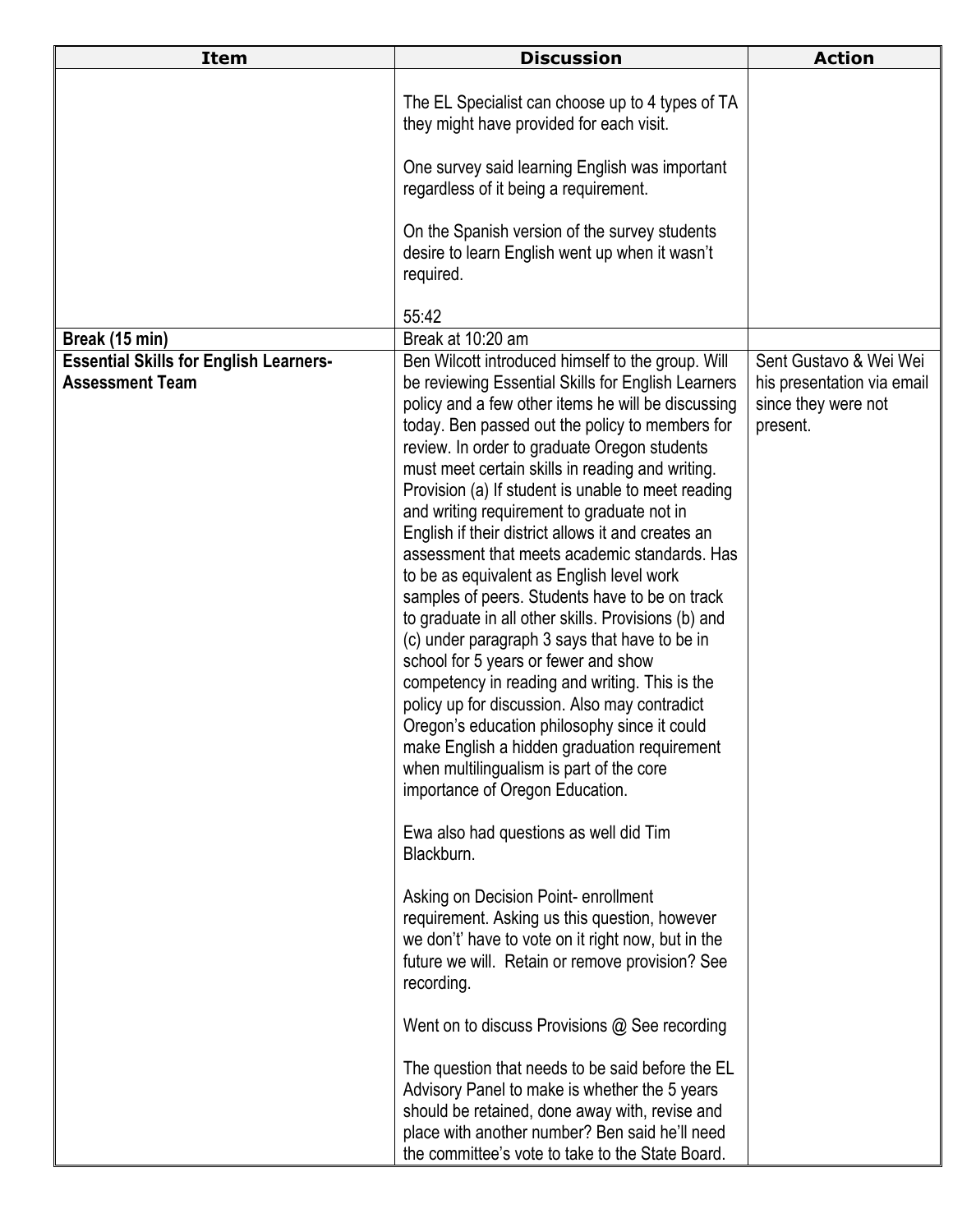| <b>Item</b> | <b>Discussion</b>                                                                                                                                                                                                                                                                                                                                                                                                                                                                         | <b>Action</b> |
|-------------|-------------------------------------------------------------------------------------------------------------------------------------------------------------------------------------------------------------------------------------------------------------------------------------------------------------------------------------------------------------------------------------------------------------------------------------------------------------------------------------------|---------------|
|             | State Aboard regards the EL Advisory group, as<br>soul font of expertise so will take<br>recommendation seriously. Next point concerns<br>revision C, students will need to have shown<br>sufficient English language skills on a state<br>supported instrument (ELBA). Do we require a<br>minimum requirement of English skills to<br>demonstrate skill in another language or not?<br>Should the provision be retained or removed. No<br>minimum score necessary or score is necessary. |               |
|             | Went over the State Board timeline (see slide for<br>exact wording) Veronica asked question on the<br>timeline for panel recommendation. See<br>recording                                                                                                                                                                                                                                                                                                                                 |               |
|             | Ben asked the group to send their feedback, they<br>can discuss here as a group and we can email<br>him too.                                                                                                                                                                                                                                                                                                                                                                              |               |
|             | They broke into two groups for discussion and<br>gave feedback to Ben.                                                                                                                                                                                                                                                                                                                                                                                                                    |               |
|             | It was agreed that they'd reach out to other<br>related groups and see how to best get that<br>feedback back to Ben.                                                                                                                                                                                                                                                                                                                                                                      |               |
|             | One of the thoughts is that both provisions<br>should be removed from the OAR. Since a<br>student may be close to graduating in another<br>country and now have to state over. The thought<br>was seconded as many families are mobile and<br>this hurts them and limits their access to<br>graduation. Parent voice was expressed as being<br>indispensable and needed for thoughts on the<br>provisions.                                                                                |               |
|             | English learners who transfer over are either new<br>students or have transferred later in life which<br>effects the graduation rates.                                                                                                                                                                                                                                                                                                                                                    |               |
|             | Ben expected staff survey to have a clear verdict<br>on the issue, it turned out to be evenly divided<br>though and getting more opinions with the most<br>important being students who will be effected by<br>the survey.                                                                                                                                                                                                                                                                |               |
|             | They were not able to get the finer data of<br>students who had been in the U.S. for less than 5                                                                                                                                                                                                                                                                                                                                                                                          |               |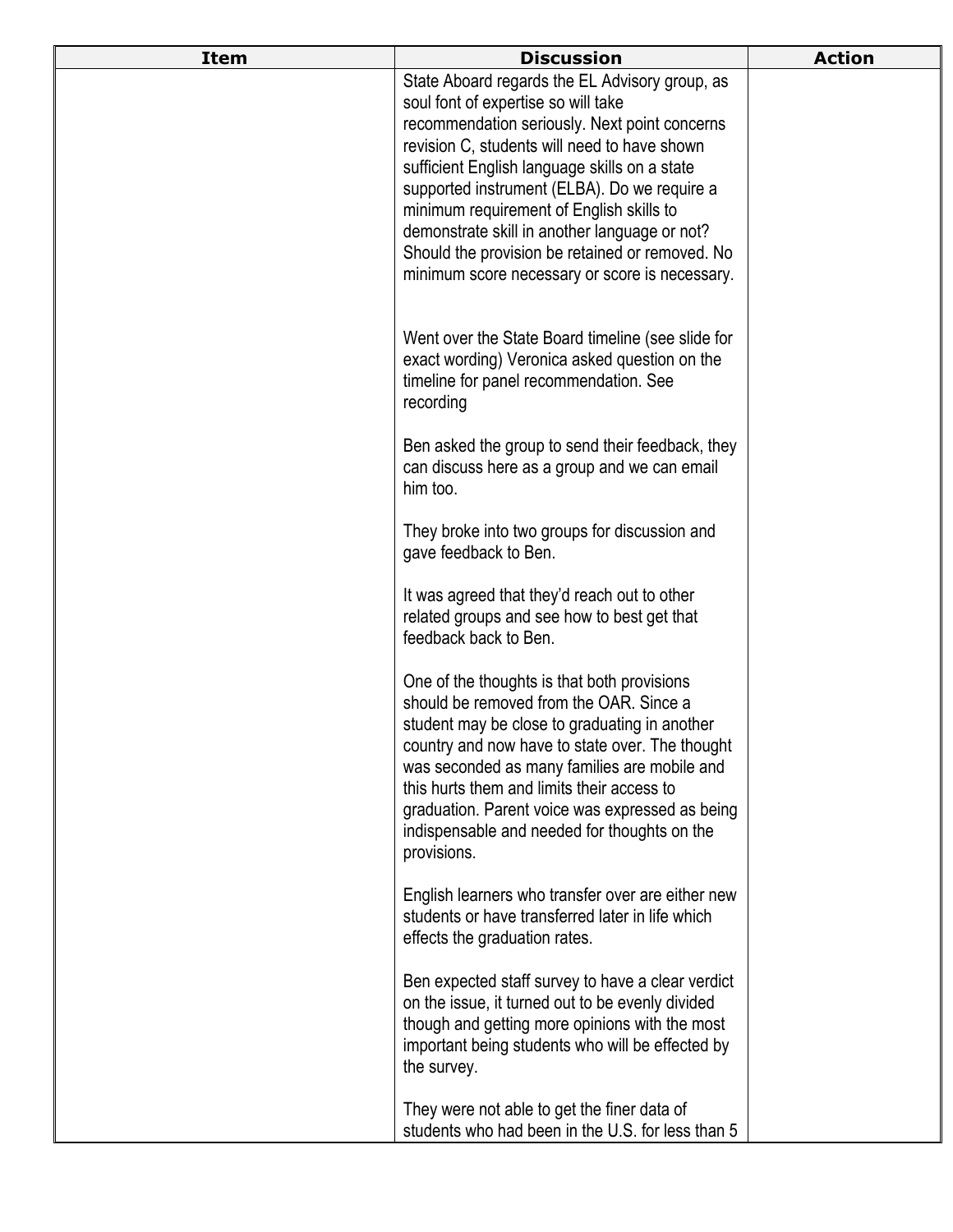| <b>Item</b>                                                                            | <b>Discussion</b>                                                                                                                                                                                                                                                                                                                                                                                                                                                                                                                                                                                                    | <b>Action</b> |
|----------------------------------------------------------------------------------------|----------------------------------------------------------------------------------------------------------------------------------------------------------------------------------------------------------------------------------------------------------------------------------------------------------------------------------------------------------------------------------------------------------------------------------------------------------------------------------------------------------------------------------------------------------------------------------------------------------------------|---------------|
|                                                                                        | years, found EL students and that was closest<br>they could find for the survey.                                                                                                                                                                                                                                                                                                                                                                                                                                                                                                                                     |               |
|                                                                                        | Parent feedback was suggested as very much<br>needed for feedback on the survey as well as<br>culturally specific voices and ESL Directors.                                                                                                                                                                                                                                                                                                                                                                                                                                                                          |               |
|                                                                                        | Bob asked if there were any groups, resource<br>points or data that wasn't discussed that they<br>wanted to be on record.                                                                                                                                                                                                                                                                                                                                                                                                                                                                                            |               |
|                                                                                        | Disability Rights Oregon, YDD and Culturally<br>specific community members.                                                                                                                                                                                                                                                                                                                                                                                                                                                                                                                                          |               |
|                                                                                        | Taffy asked if the timeline was adjustable? Bob<br>said it is but the longer there isn't a decision the<br>longer it becomes de facto policy.                                                                                                                                                                                                                                                                                                                                                                                                                                                                        |               |
|                                                                                        | Frank and Paras asked for something (see<br>recording)                                                                                                                                                                                                                                                                                                                                                                                                                                                                                                                                                               |               |
|                                                                                        | Please feel free to email either one of them or<br>Kelly, Taffy and Victoria.                                                                                                                                                                                                                                                                                                                                                                                                                                                                                                                                        |               |
|                                                                                        | Kelly introduced Dawnnesha, Mirela and<br>Latashia.                                                                                                                                                                                                                                                                                                                                                                                                                                                                                                                                                                  |               |
| <b>Working Lunch-Continuous Improvement</b><br>and the ORIS Framework-Mariana & Shawna | Mariana presented along with Shawna. The<br>presentation was about the difference between<br>No Child Left Behind and ESSA in Oregon. What<br>the Continues Improvement will look like in<br>Oregon and the ORIS Framework. They wanted<br>feedback on ORIS and Continuous Improvement<br>and the tools clearly emphasize the needs and<br>interests of English Learners in Oregon? Ask<br>Mariana about her PP.                                                                                                                                                                                                     |               |
|                                                                                        | It was talked about the Continuous<br>Improvement process and the resources they<br>have to help with that process. The Why for<br>continuous improvement model leads from<br>Equity. Looks at student outcomes and different<br>student groups and which are achieving and how<br>can we foster more equitable outcomes given the<br>state metrics we have access to. Approach is<br>lead with partnership rather than top down. In<br>new model differentiating supports. What do<br>Districts already have in place? Who are there<br>existing partners? Where is support needed?<br>Where are resources lacking? |               |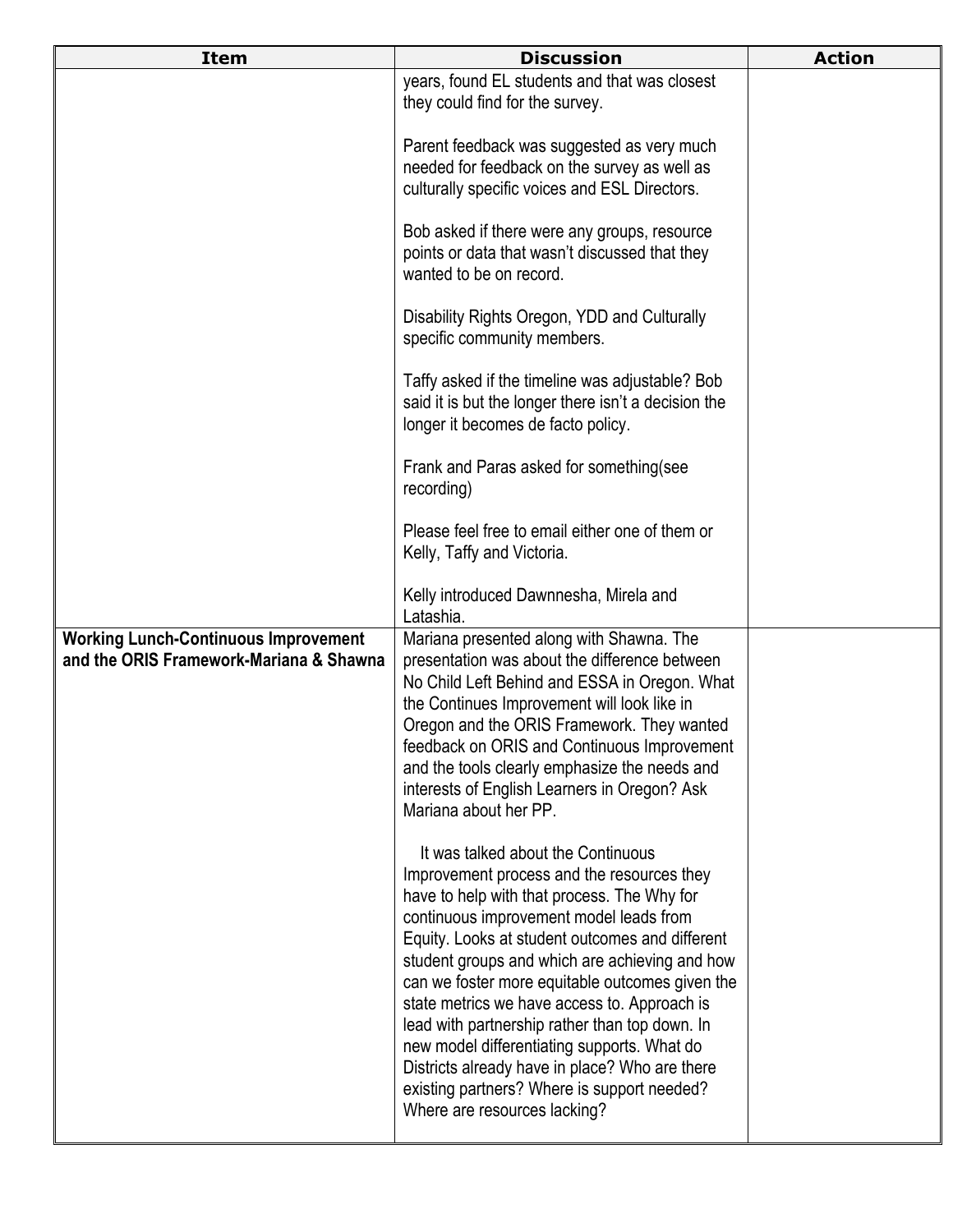| <b>Item</b> | <b>Discussion</b>                                                                                                                                                                                                                                                                                          | <b>Action</b> |
|-------------|------------------------------------------------------------------------------------------------------------------------------------------------------------------------------------------------------------------------------------------------------------------------------------------------------------|---------------|
|             | Math and reading were emphasis under old<br>federal model with emphasis of getting off being<br>a priority school. This lead to lack of equitable<br>support across schools. Schools that did well had<br>strong District Support.                                                                         |               |
|             | Every Student Succeeds Act is latest federal act.<br>Gives money to recognize greatest struggling<br>schools and support those schools. Our State is<br>stepping back to see what the District is already<br>doing and see where the need is in all of the<br>schools. Focused on identifying all schools. |               |
|             | Shawna talked about the old models and what<br>Districts, teachers and staff needed and how in<br>the past this hasn't been met. The focus was on<br>Continuous Improvement.                                                                                                                               |               |
|             | ORIS framework was reviewed. Instead of taking<br>notes on posters Mariana said that feedback<br>through email might be best way to get feedback<br>given the limited time. The group agreed.<br>Mariana explained the ORIS framework.                                                                     |               |
|             | The goal is to differentiate what services are<br>given to schools and districts so that it can<br>address need and equity. Meant to be a process<br>rather than prescriptive. Instead of many plans,<br>one cohesive system to address the different<br>needs.                                            |               |
|             | The domains within the framework are tools for<br>them to apply and create Continuous<br>Improvement within their systems.                                                                                                                                                                                 |               |
|             | It was asked how ORIS will work in relation to the<br>data districts are collecting? Mariana said we are<br>waiting to see how it will since it is so new as a<br>system.                                                                                                                                  |               |
|             | Indasrtar is offering ORIS as another pathway to<br>do the work.                                                                                                                                                                                                                                           |               |
|             | How do we streamline all of the supports for<br>Districts? That is the current problem. Coaching<br>Cohesion is also working on streamlining their<br>processes.                                                                                                                                           |               |
|             | Taffy talked about doing a presentation to the<br>Panel on what we need for the Legislature.<br>Mariana said they should feel free to keep the                                                                                                                                                             |               |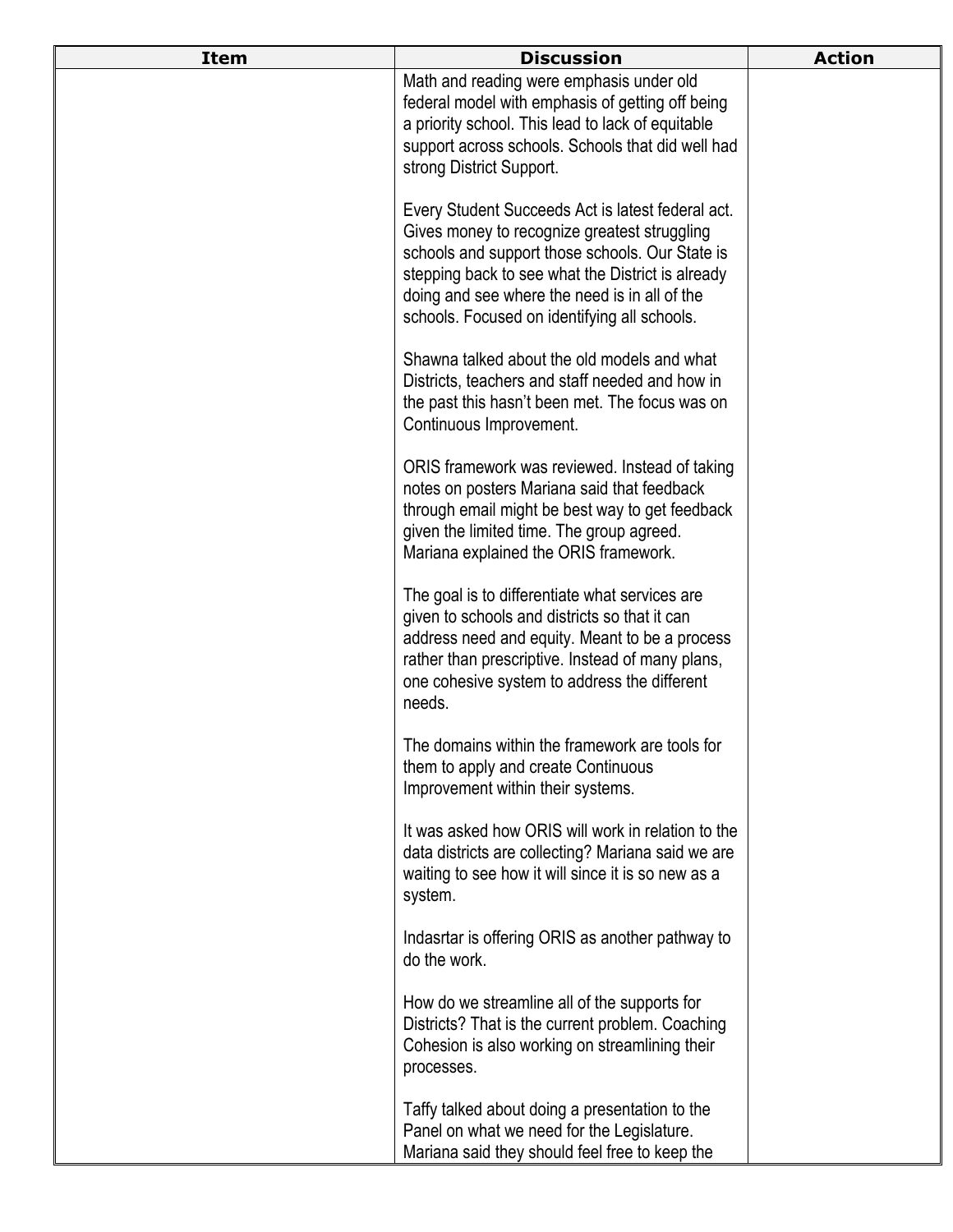| <b>Item</b>                         | <b>Discussion</b>                                                                                                                                                                                                                                                                                                                                                                                                                                                                                                                                                                                                                                          | <b>Action</b> |
|-------------------------------------|------------------------------------------------------------------------------------------------------------------------------------------------------------------------------------------------------------------------------------------------------------------------------------------------------------------------------------------------------------------------------------------------------------------------------------------------------------------------------------------------------------------------------------------------------------------------------------------------------------------------------------------------------------|---------------|
|                                     | documents and she can email one if they don't<br>have one already. The document is also on the<br>ODE website.                                                                                                                                                                                                                                                                                                                                                                                                                                                                                                                                             |               |
| <b>Oregon Equity Lens-Dawnnesha</b> | Dawnnesha passed out handouts that the group<br>will be discussing today. For the next hour, we<br>will doing a group exercise and providing<br>feedback.                                                                                                                                                                                                                                                                                                                                                                                                                                                                                                  |               |
|                                     | Dawnnesha went over her background, and what<br>she does here at ODE.                                                                                                                                                                                                                                                                                                                                                                                                                                                                                                                                                                                      |               |
|                                     | The Lens seeks to engage in a mindset of action.<br>First part is Preamble, next are the belief<br>statements and the final part is the vocabulary<br>and common language around equity. Addendum<br>was added later. People in the field needed<br>something tangible so the Addendum was giving<br>that tangibility and guidance around what you are<br>involved with resource allocation and strategic<br>investment. The honorary 9 <sup>th</sup> question involves<br>accessing and consulting with the tribes. April<br>and Ramona were the ones who came up with<br>the question.                                                                   |               |
|                                     | We need to modify the Equity Lens. The Lens<br>has been adopted by, YDD, ELD, HECC, But we<br>cannot be the only ones reviewing this. This is=<br>why we are starting within EDI's advisory groups<br>first to review them. Today we will only be looking<br>at the Preamble, the case for equity and the<br>Purpose. We will work on the other part at the<br>next session in February. In our February<br>meeting, it will be the belief statements. Next will<br>be asking any clarifying questions or anything<br>else that comes up. Last bit is your suggestion on<br>why something should added, taken or swapped<br>with a rationalization on why. |               |
|                                     | Dawnnesha explained decentering whiteness in<br>regards to creating equality and safety within a<br>space for people to be able to do what they need<br>to do to be honest and dialogue and think about<br>the lens.                                                                                                                                                                                                                                                                                                                                                                                                                                       |               |
|                                     | Group came together and shared out what they<br>discussed or what stuck them. Dawnnesha took<br>notes on the group's feedback.                                                                                                                                                                                                                                                                                                                                                                                                                                                                                                                             |               |